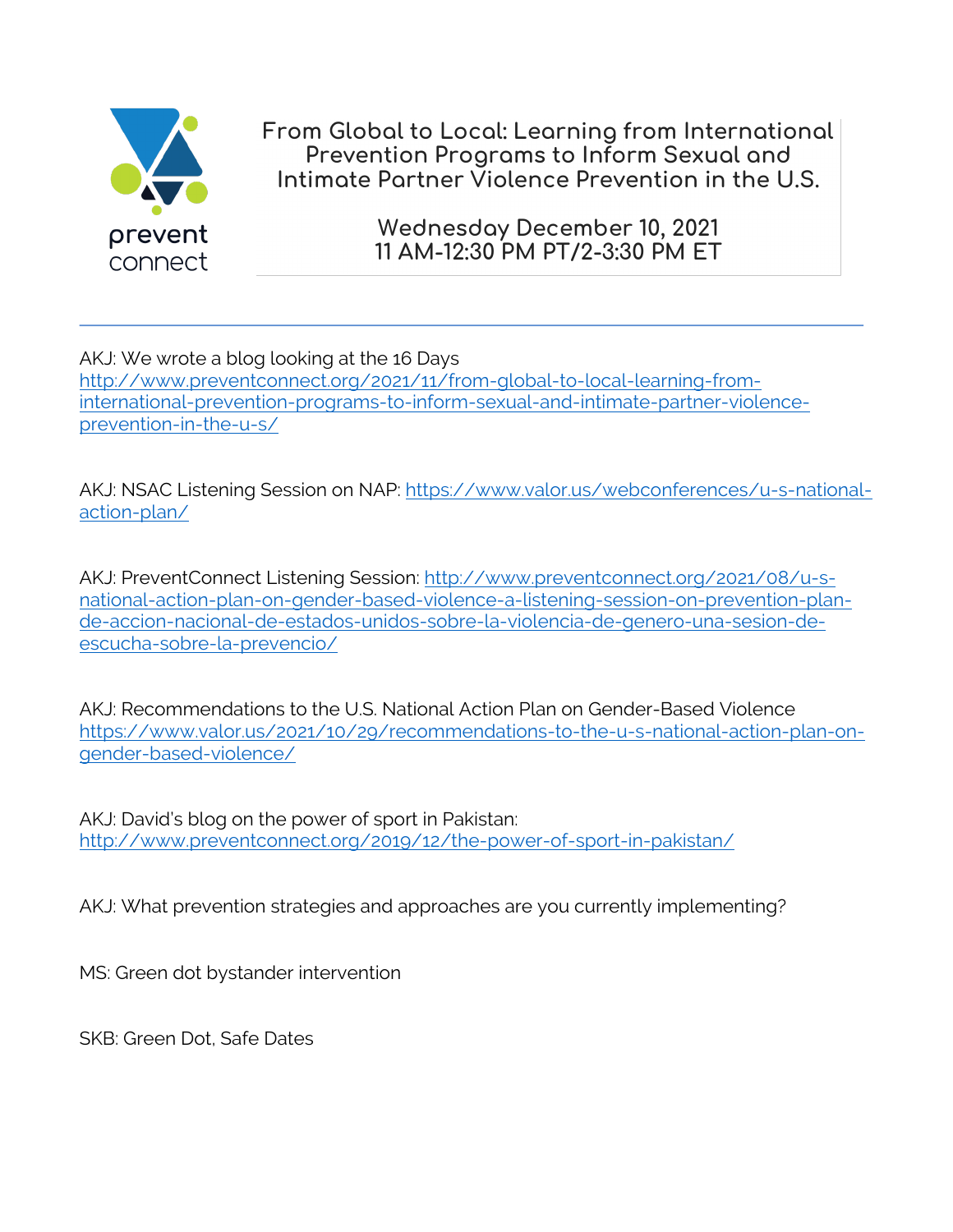KB: Green Dot - a bystander intervention program

SC: Mentors in Violence Prevention, Coaching Boys Into Men, Athletes as Leaders (including bystander intervention)

ES: Safe Dates

CO: Safer Bars (Bystander/de-escalation)

PM: my organization has volunteers that talk to little kids and all the way up to senior centers

ZH: Youth programs in schools focusing on a strengths based (healthy relationships) approach to hear from students and what they think.

MR: DV 101 trainings.

MF: Mentors In Violence, Project Teamwork, Child Safety Matters.

ES: OneLove foundation.

SB: Dating Matters.

AG: Coaching boys into men and athletes as leaders.

KB: Teaching a course on IPV

KG: early education in public schools

C: youth leadership taskforces for school policy change.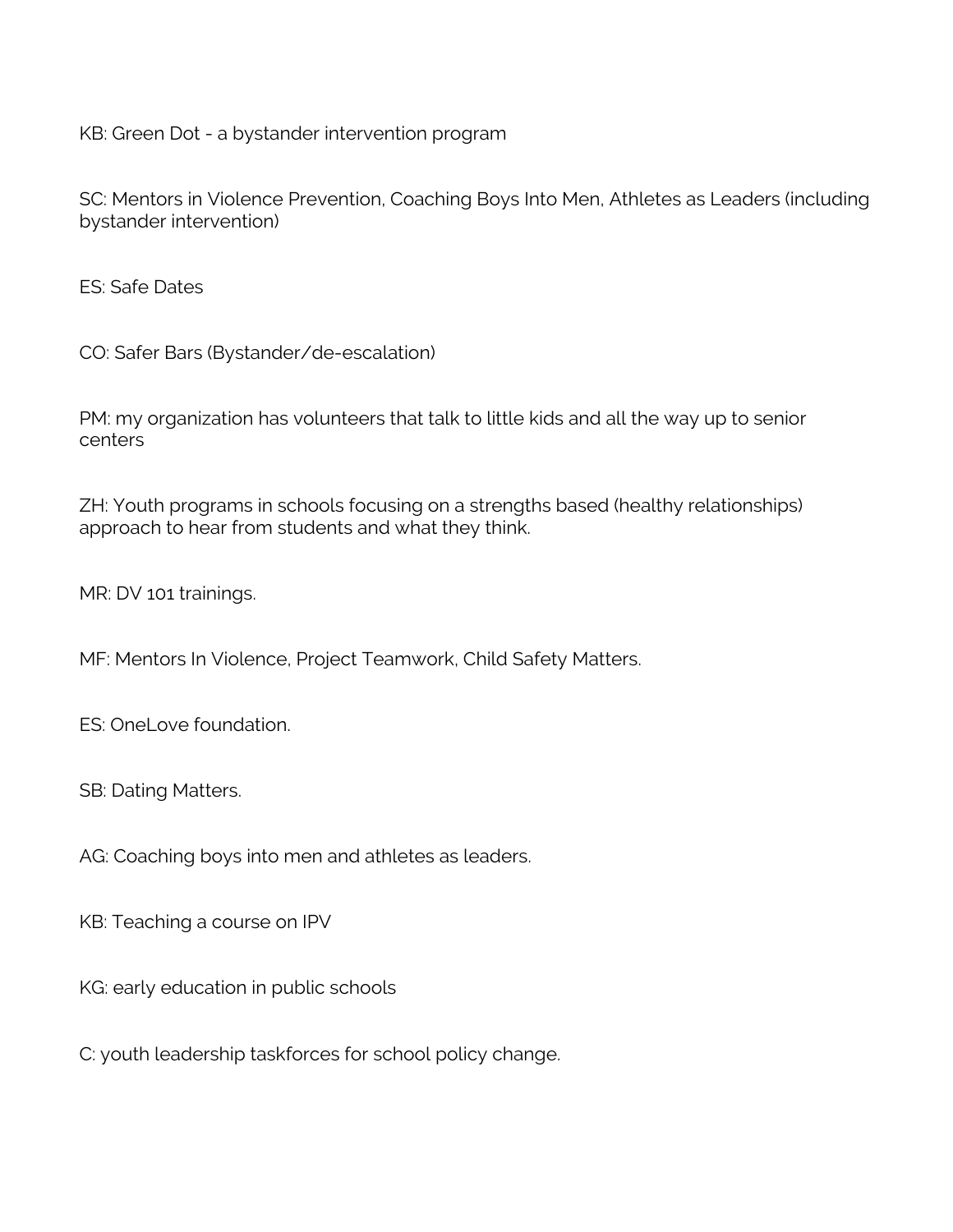FK: 10 to 10 hotline.

BC: Our program uses the Green Dot program and also meets with high schools.

CD: healthy relationships workshops/ bystander intervention for youth.

KW: Girls Empowerment.

AL: Safer Smarter Teens and Coaching Boys into Men.

CD: We are trying to implement Green Dot also.

KT: Martial Arts Training.

KS: Relationship Spectrum, Step Up.

RC: expect respect.

RK: rape culture and critical porn literacy education.

TC: LiveRespect curriculum from A call to men.

CN: Financial Empowerment.

CA: DV training for community health workers.

HS: Hollaback.

LS: Bystander Intervention and Child/Teen Safety Matters.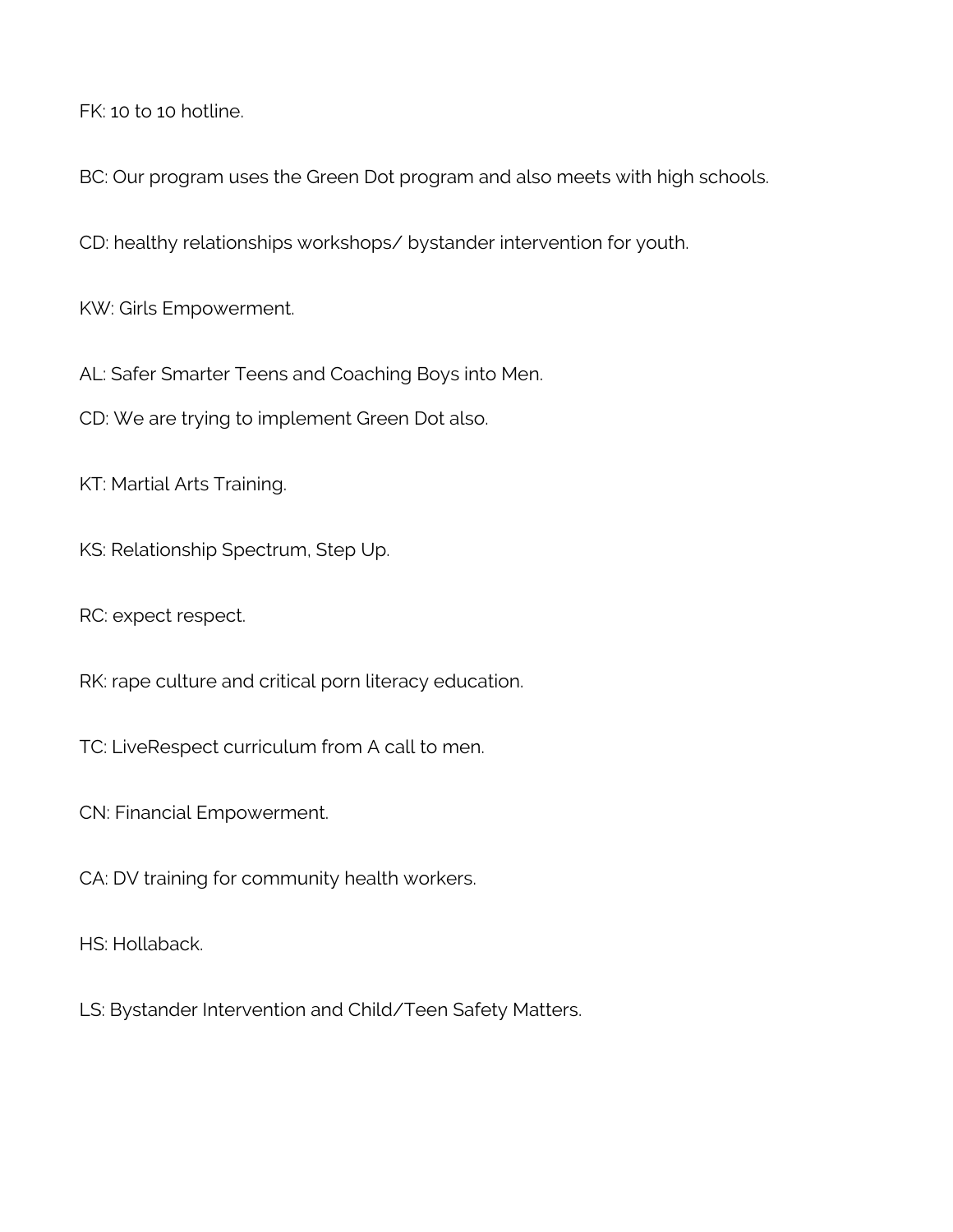JC: Dismantling oppression to empower all

MM: IPV/DV training and support groups.

CD: one love/roll red roll.

LT: JHU desk guide for leaders institutional abuse prevention.

FK: one on one conversations in my community.

FR: Lives in social Media about DV/SA.

CM: How policies can prevent sexual violence.... community level prevention strategies.

KC: Transformative justice.

SH: Consent in Practice classes for middle schoolers.

KC: Decolonial work.

ET: BITB.

KT: Campaign to destigmatize people who do harm to seek support.

MR: Decarceration work.

TC: At Signs of Hope - I'm the new youth education specialist and providing the YourSpace content - Healthy vs unhealthy relationships and allyship.

EB: Community mobilization.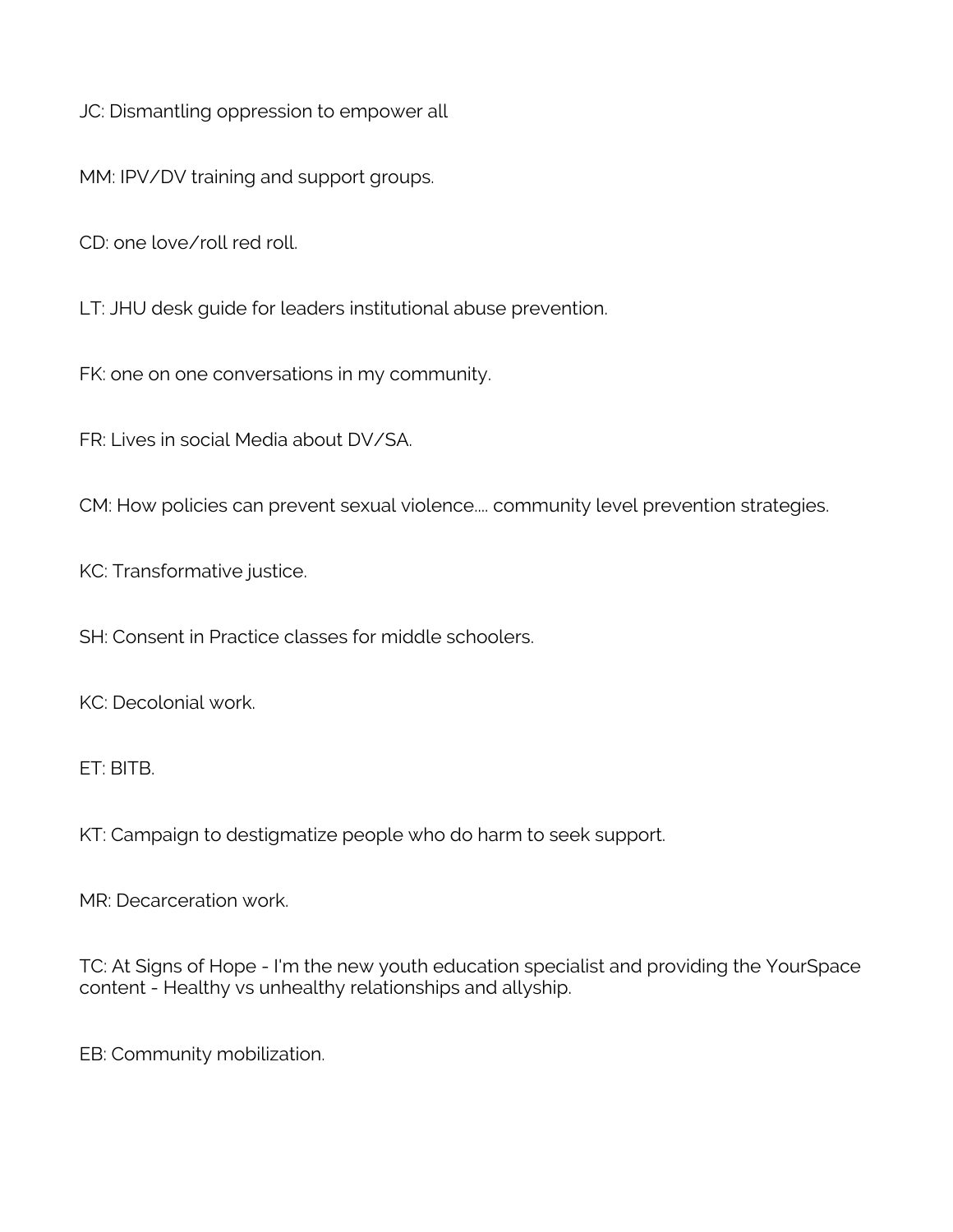CC: Safe Dates, Community Care Programs reviewing risk & protective factors, Self-Care, Healthy Relationships.

ET: Bringing in the bystander curriculum.

KB: podcast on IPV in popular media such as 50 Shades of Grey.

SF: Anti-oppression work as primary prevention work.

MS: Focusing on relationship building in the interest of supporting people in staying in difficult conversations in the programs we are doing (MVP, Safe Dates). Restorative and Transformative work.

DH: We Care for Kids/CAP; Stay Safe for hospitality industry.

AS: DV support groups, community education /prevention.

KC: Re-indigenizing.

SKB: I forgot, also Not a Number HT prevention.

VG: What is re-indigenizing?

AKJ: Global Women's Institute: https://globalwomensinstitute.gwu.edu/.

AKJ: INTERVENTIONS TO PREVENT OR REDUCE VIOLENCE AGAINST WOMEN AND GIRLS: A SYSTEMATIC REVIEW OF REVIEWS : https://www.researchgate.net/publication/275032259\_INTERVENTIONS\_TO\_PREVENT\_O R\_REDUCE\_VIOLENCE\_AGAINST\_WOMEN\_AND\_GIRLS\_A\_SYSTEMATIC\_REVIEW\_OF\_REV IEWS.

CW: Will you please share the initiatives people are working on already from the chat when sharing the recording?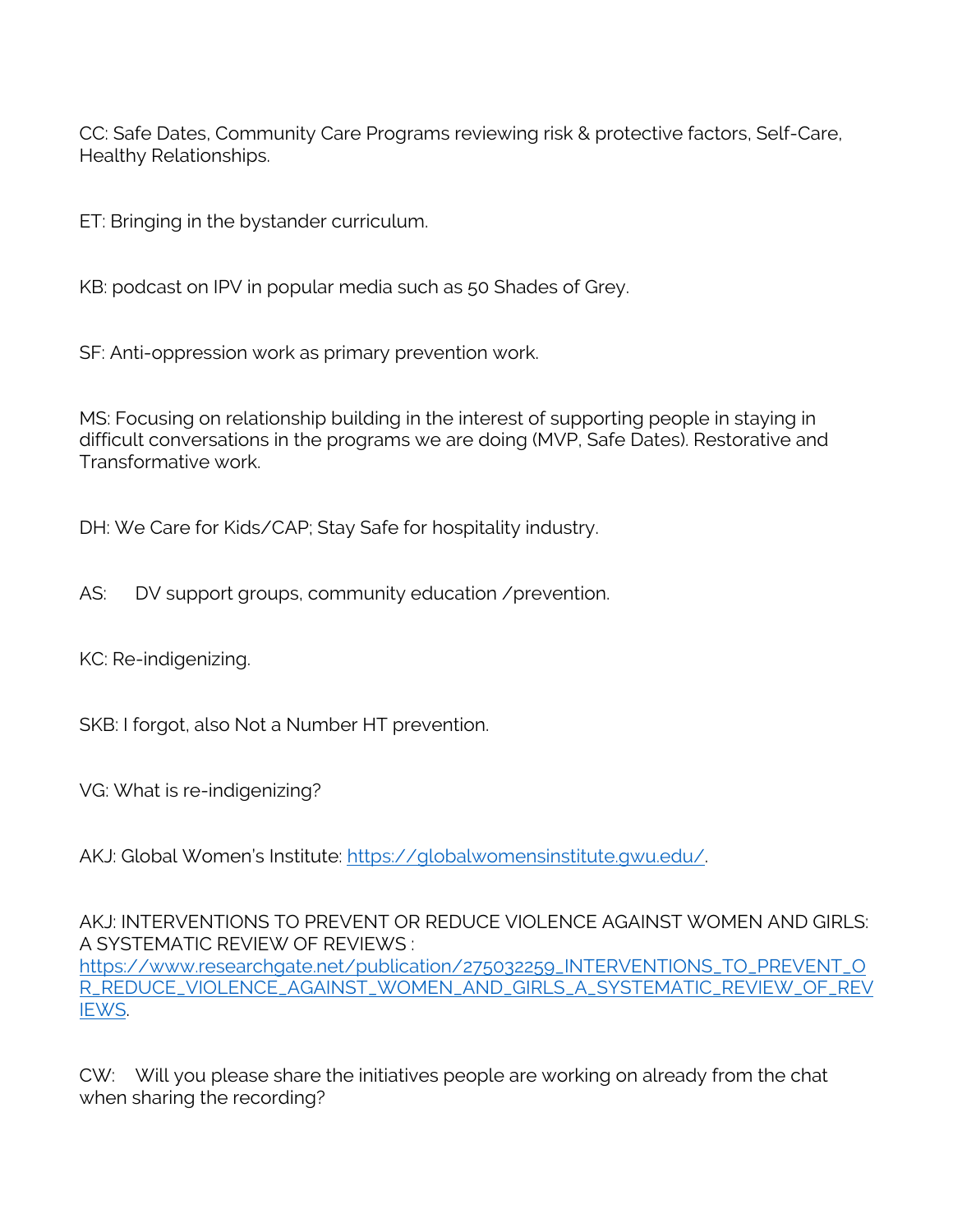AKJ: @Cassandra we will make the text chat transcript available with the recording!

SKB: I have to go to a meeting, looking forward to viewing the recording. Thank you for the important work you are doing.

CW: @Ashleigh thank you so much!

PM: history and context MATTER

AKJ: What Works to Prevent Violence Against Women and Girls: https://www.whatworks.co.za/.

LM: you can follow What Works II on @WhatWorks2PreventVAW on Twitter.

AKJ: Learn more about this research: https://www.economist.com/international/2021/03/13/nicaragua-shows-how-poorcountries-can-reduce-domestic-violence.

FR: thank you all. Leaving to attend a meeting.

AKJ: TEXT CHAT QUESTION: What similarities and differences are you noticing between the work happening in the U.S. and work happening globally?

RT: Thank you!.

L: That prevention work has to have long term support and funding.

TC: Judicial systems not being helpful.

KB: more dollars seem to be funneled toward prevention efforts globally than in the US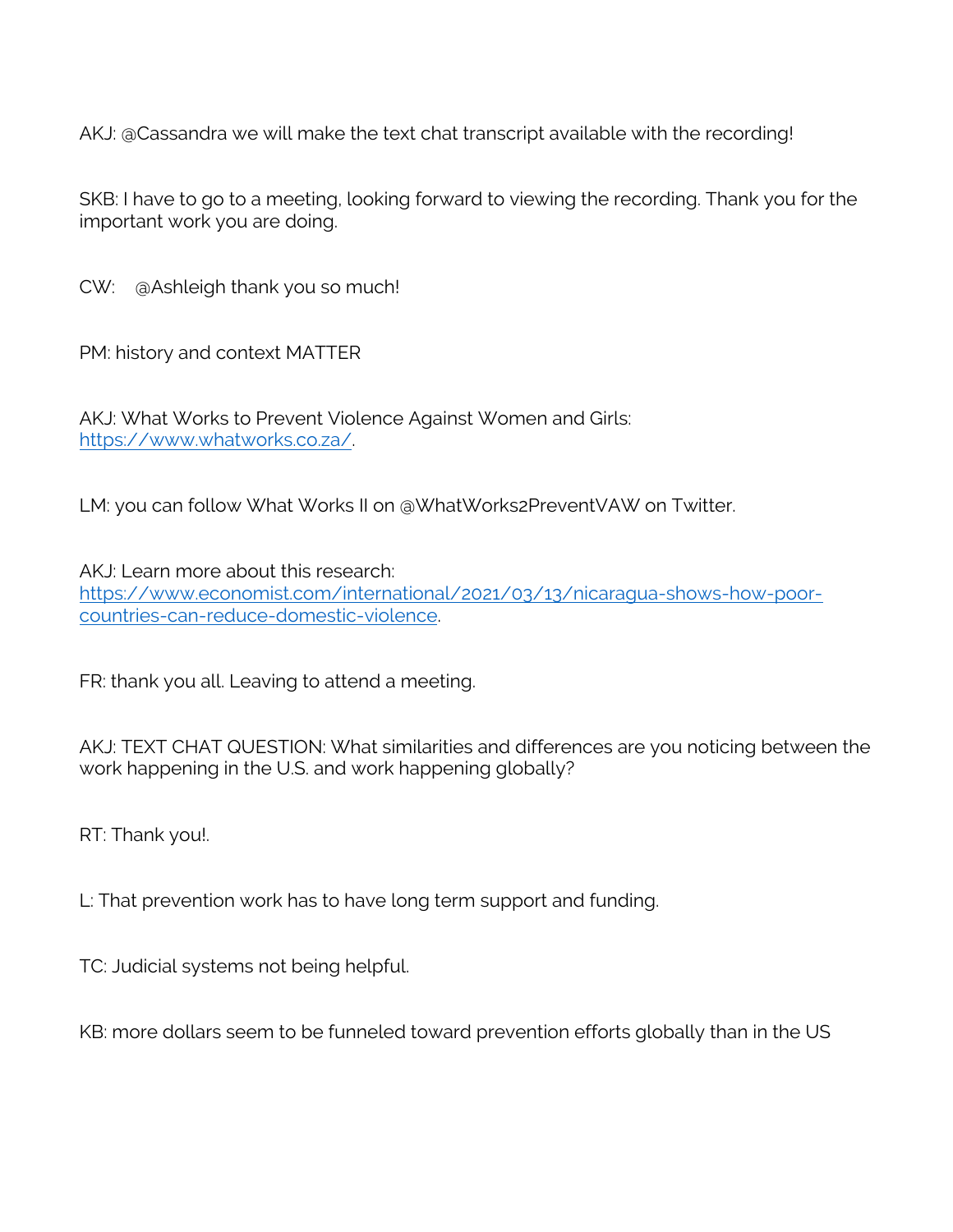KG: negative similarity that a lot of research and work is still being done on women/heterosexual relationships, and that inclusion of the LGBTQ community is still lacking.

CM: Funding is not enough.

C: best practice is multi-level, including entire community/society in prevention.

KS: Interesting that some countries focus on intervention and others on prevention--and not the countries we'd expect.

SF: Primary prevention needs to be given the same efficacy and resources as secondary and tertiary prevention

MS: We in the U.S. are starting to think more about changing conditions.

CO: Agree with that observation about the global efforts being more community-wide and prevention focus than the US (top down, focused on like-minded crisis organizations and response focused)

MR: The effort for male engagement is still minimal; little funding available

JC: After working Globally as well as in the US, I am seeing that the GBV focus is often directed to Cisgender Women, where the prevention efforts need to focus on breaking down the myth that violence is men against women.

C: what does "gender transformative" mean?

KC: Heteronormative.

AKJ: Gender Transformative Strategies to Prevent Sexual and Intimate Partner Violence: Exploring Outcomes from Manhood 2.0 Implementation: https://www.preventconnect.org/2021/06/gender-transformative-strategies-to-preventsexual-and-intimate-partner-violence-exploring-outcomes-from-manhood-2-0 implementation/.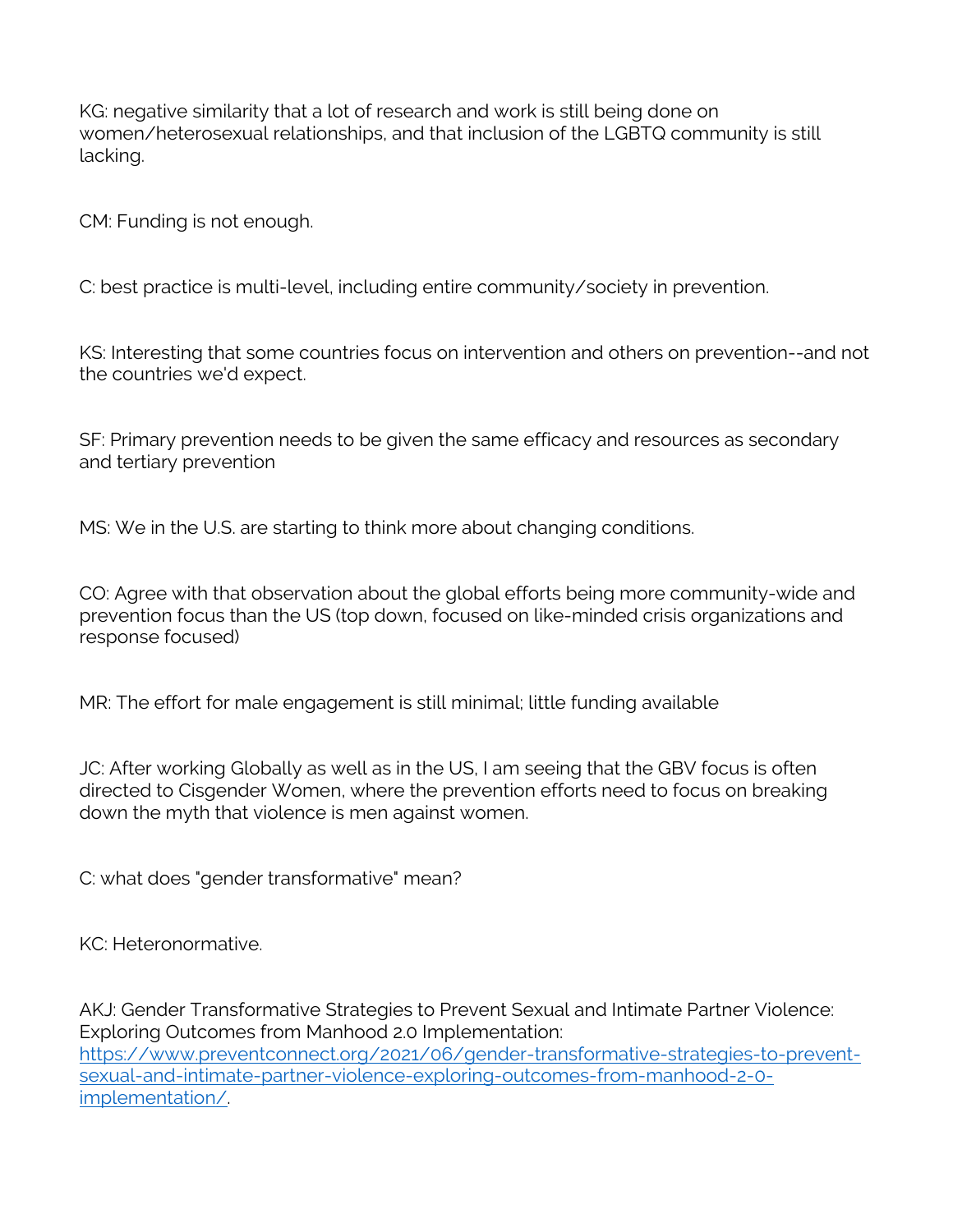MR: Having worked in south Asia on GBV, I feel organizations are very fearless about taking on more challenging areas of work.

C: @ashleigh thx!

AKJ: @Charisa you got it! :)

AKJ: SASA! Together: https://raisingvoices.org/sasatogether/

AKJ: Here is the video - SASA! in Action: https://www.youtube.com/watch?v=DRjbnUmL4KY.

PM: POWER being discussed is so important.

LM: yes, using the language of power has been really a game changer for us -- people connect with it -- no matter who they are, and it involves all of us -- meaning the violence isn't 'out there' but all of us have a role to play.

CO: I'd love to hear how that trust in the program was built.

JB: YES!!!

LM: yes! will touch on that -- relationship building in communities is critical, working together, not as an NGO.

ET: THIS MAKES MY HEART HAPPY.

EB: I was introduced to SASA a few years ago-is anyone in the US implementing? Adapted?

ZN: I may adapt SASA as I work with newly arriving immigrants from DRC, Africa...

JB: Our organization is working with Refugee populations and have had difficulty finding others doing the work. Maybe we can get together to share knowledge and resources?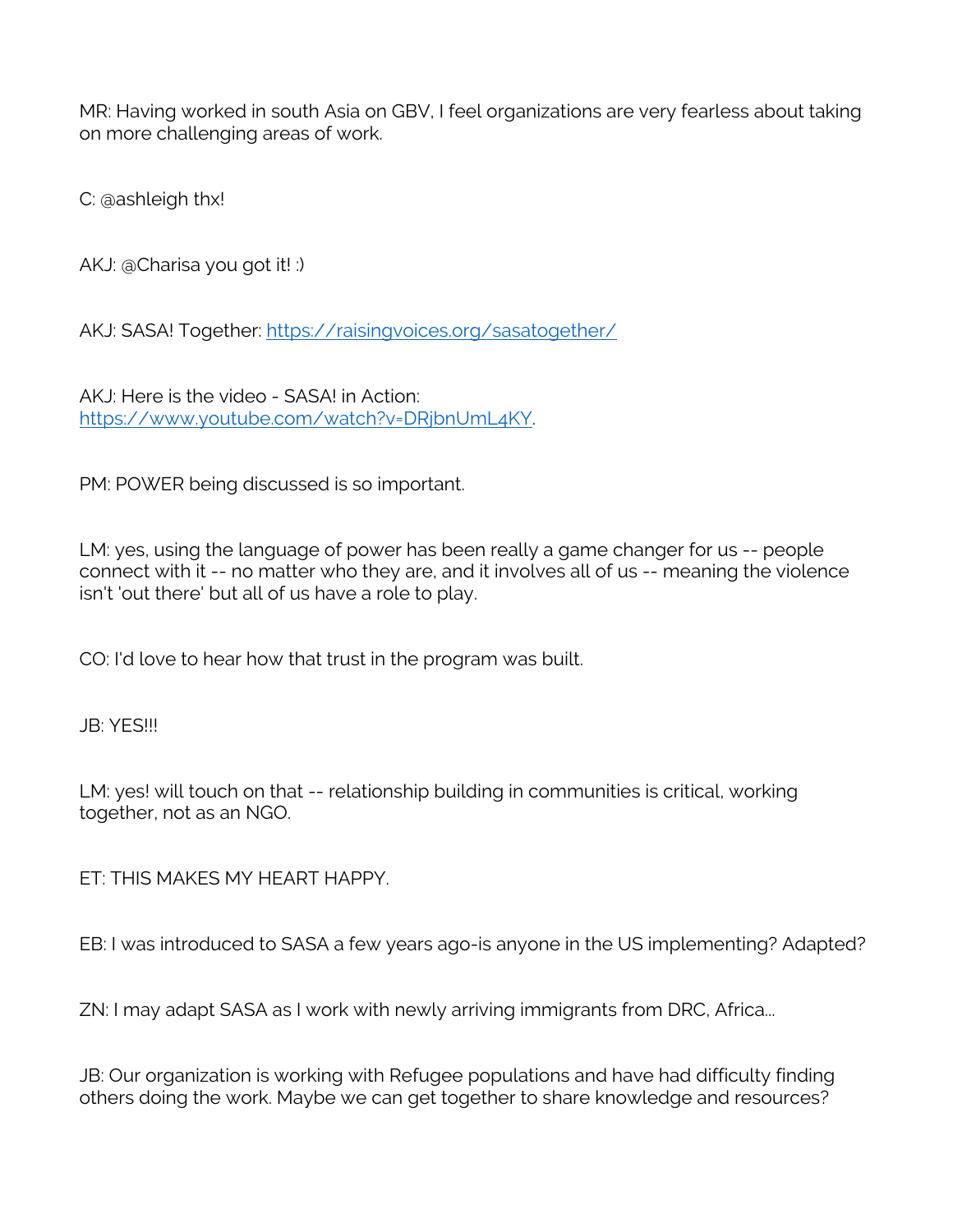AKJ: SASA! Study - Main trial paper: https://bmcmedicine.biomedcentral.com/articles/10.1186/s12916-014-0122-5.

AKJ: Popular report: https://raisingvoices.org/wpcontent/uploads/2016/01/SASApopularReport.FINAL\_.jan2016.pdf.

C: How do you get men on board, though? What do they see as the benefit to them in giving up some of the disproportional amount of power they currently hold? I'm fascinated to hear how this can happen, in relatively short periods of time, without the sociopolitical backlash that we've seen against progress in women's rights that we've seen since the beginning of the movement in this country?

AKJ: SASA! Together Outcomes: file:///C:/Users/lorim/Downloads/a.\_Aims\_and\_Outcomes.\_SASA\_Together.pdf

Full Learning & Assessment Guide: https://raisingvoices.org/sasatogether/learningassessment-guide/.

TE: Thank you all I have to go into support group. I look forward to watching the recording soon.

CO: Yes @Charisa! Wondering the same

ZN: Like the "implementation in real time concept"= Now=SASA in Swahili.

AKJ: TEXT CHAT: What are your ideas for becoming more engaged in an international community prevent sexual and intimate partner violence?

HS: resource sharing, connections to international "sister" organizations.

ET: This helps bring better ideas and perspectives globally.

BC: Emphasizing that violence against women is globally wrong, not just a US/Western viewpoint.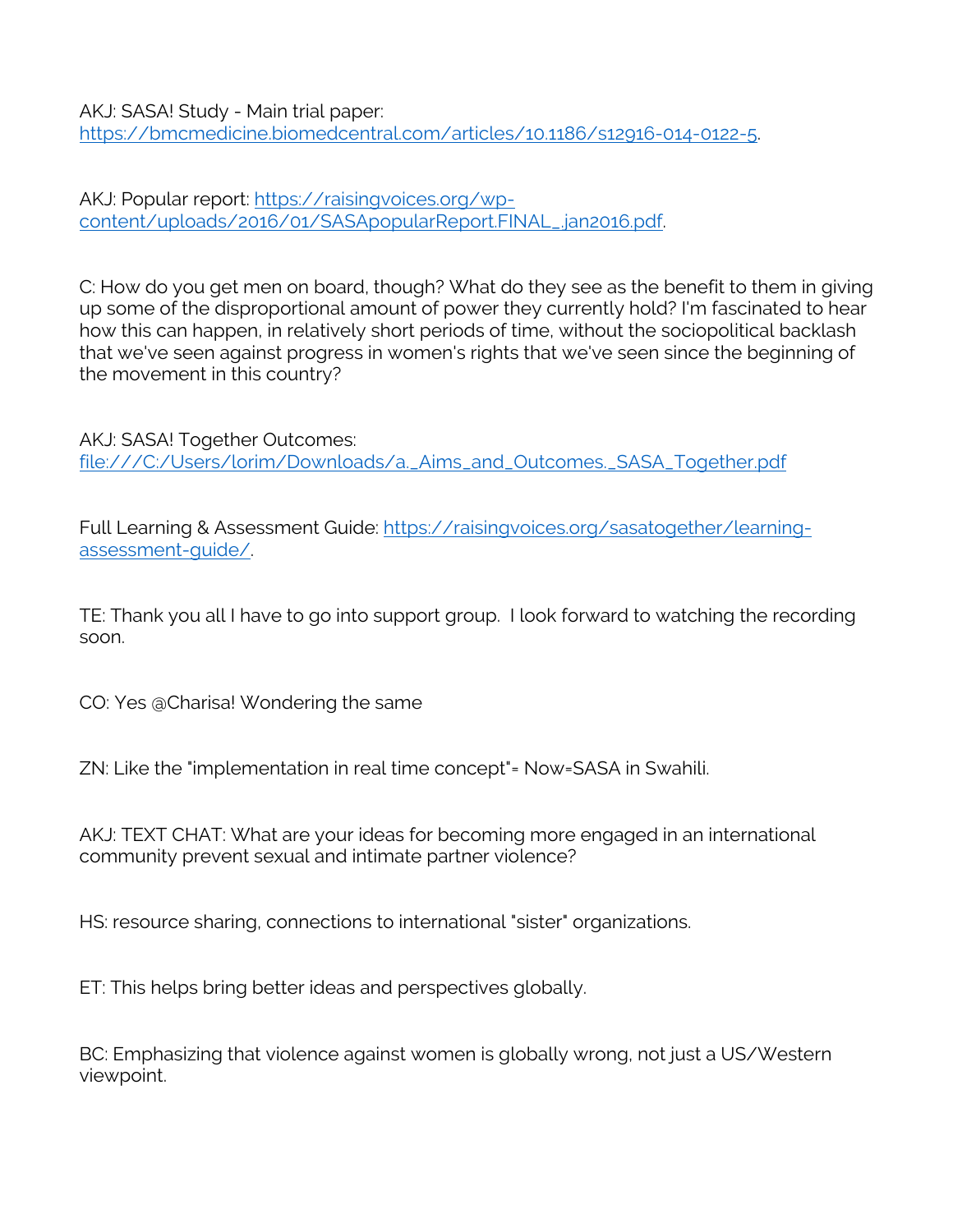PM: meeting one person who is a basic hotline volunteer like me, just via email, would be so great.

KG: I think sometimes sharing about international problems and efforts can bring ideas to our local communities in a different way and help our communities think about IPV in a different way.

ET: I need to jump to another webinar this was a great webinar. thank you.

KB: I am taking students to Costa Rica in the spring for a study abroad where we're looking at IPV resources available at various levels - local, private, state, national, and even with the US Embassy (international) level.

KC: Follow and join indigenous movement globally.

EB: Consider a community of Practice for common strategies-for example, community mobilization.

CA: not just impose our thoughts, but to know the culture and work with it.

CM: Have a round table of international preventionists.

SH: Use what we've learned during COVID to increase connection with the international community via Zoom.

L: Sharing about international issues, like discrimination against disabled and LGBTQ+ communities that impact GBV.

JC: One of the biggest things to consider is not trying to impose our values, wants, needs onto other cultures and respecting other cultures' traditions and values.

LT: Working with humanitarian frameworks like inspire by WHO.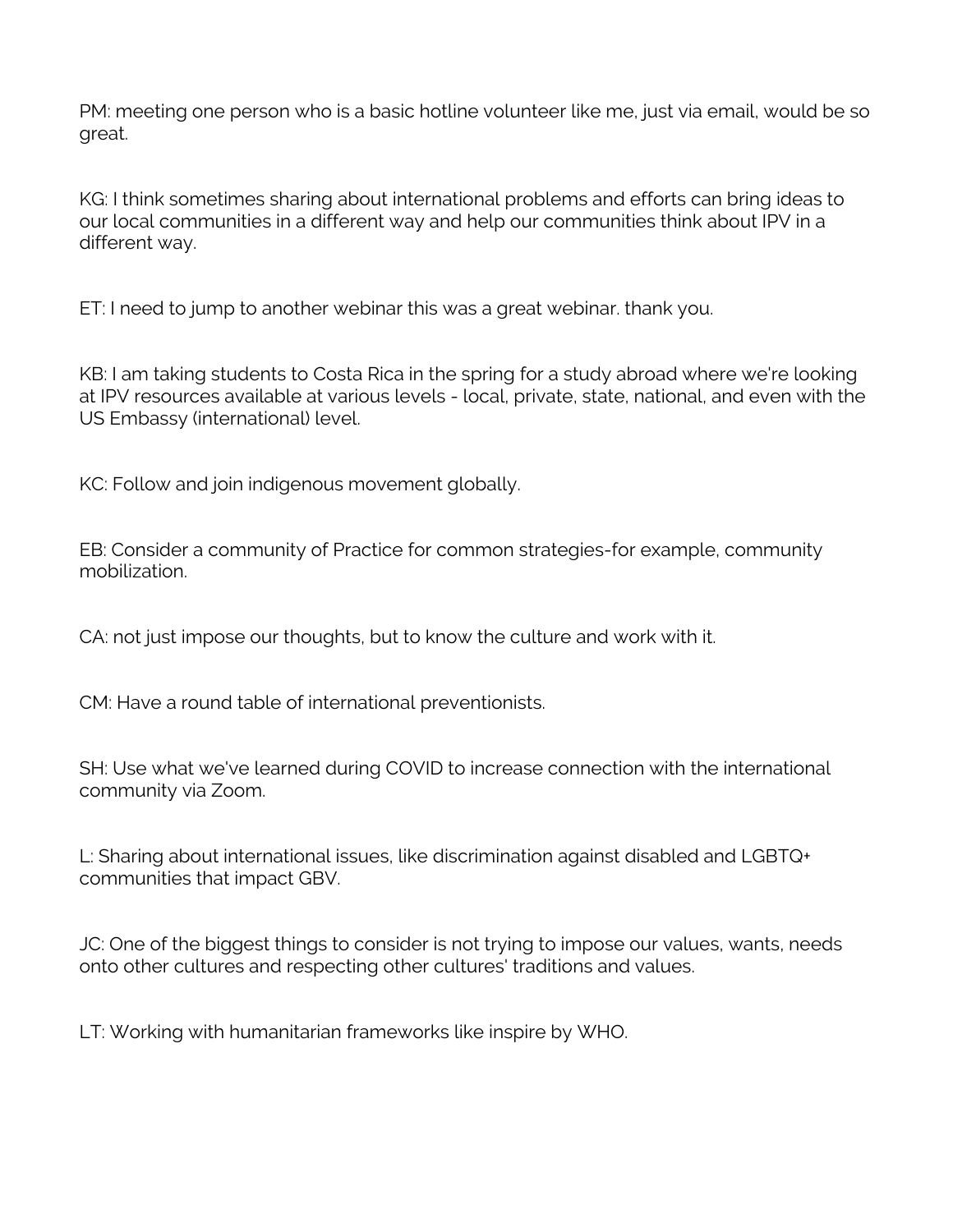SR: Be mindful of who is doing the work where (is it a western group going in and telling people what is best? or is it coming from the community?)

BC: Work with faith communities to show how this is not a US/Western viewpoint.

SA: Lifting up culturally specific services in the US is an important way as well.

TC: Creating a National Fun day to bring all cultures and resources to gather maybe as in a carnival type setting.

AKJ: RESPECT Framework: https://www.who.int/reproductivehealth/publications/preventing-vaw-frameworkpolicymakers/en/.

CO: All puns are welcome :)

PM: yes

AS: yes

PM: love a map when talking globally.

JC: Does this include Trans Women?

MV: Thank you so much!

DL: @Jamie - it depends on how the data was collected. Generally the national studies one include categories of "women" and "men"

C: @Avni could you please send out a link to that map?

FK: srhr.org/vaw-data/map.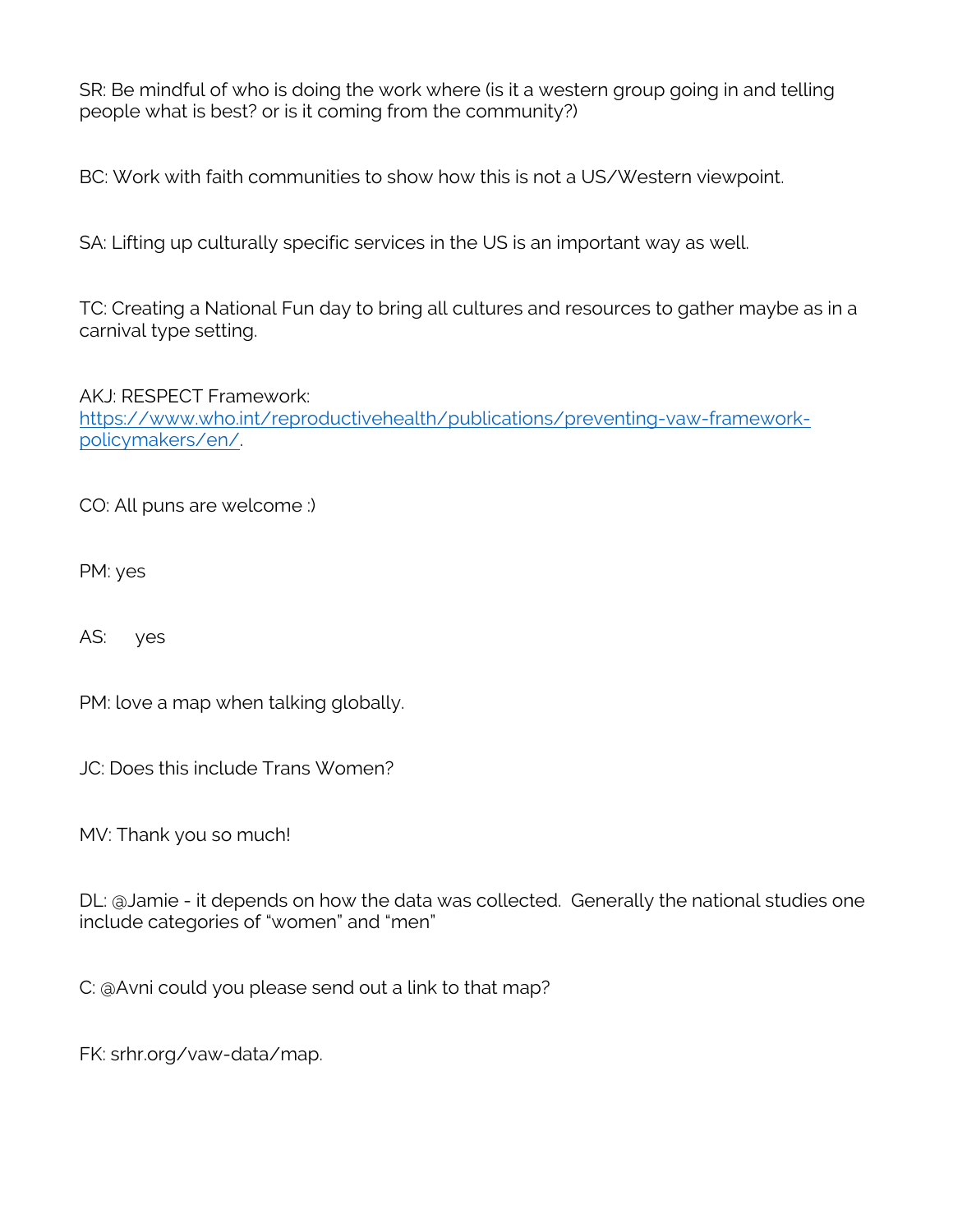## DL: https://srhr.org/vaw-data/map

## C: tyvm!

DL: There are great social media graphic of the 7 strategies https://www.who.int/reproductivehealth/publications/RESPECT-womeninfographics/en/

CA: is it possible to send by email all the links that were shared?

MB: Ditto to what @Consuelo Antonio said!

AKJ: @Consuelo yes! We will create a list of all of the links shared and provide that.

JM: Thank you so much!

MB: @Ashleigh: Thanks a bunch!

CA: Awesome! thank you

AKJ: @Muneerah You are welcome!

LM: if you are interested in scale, we are launching a paper on Feminist Scale with the Community for Understanding Scale Up (CUSP) on 10th Dec on Twitter -- @RaisingVoices.

LM: some existing resources on scale -- https://raisingvoices.org/influence/globaldialogue/

TR: I have to log off a few minutes early but thank you for another great webinar.

KC: Yeap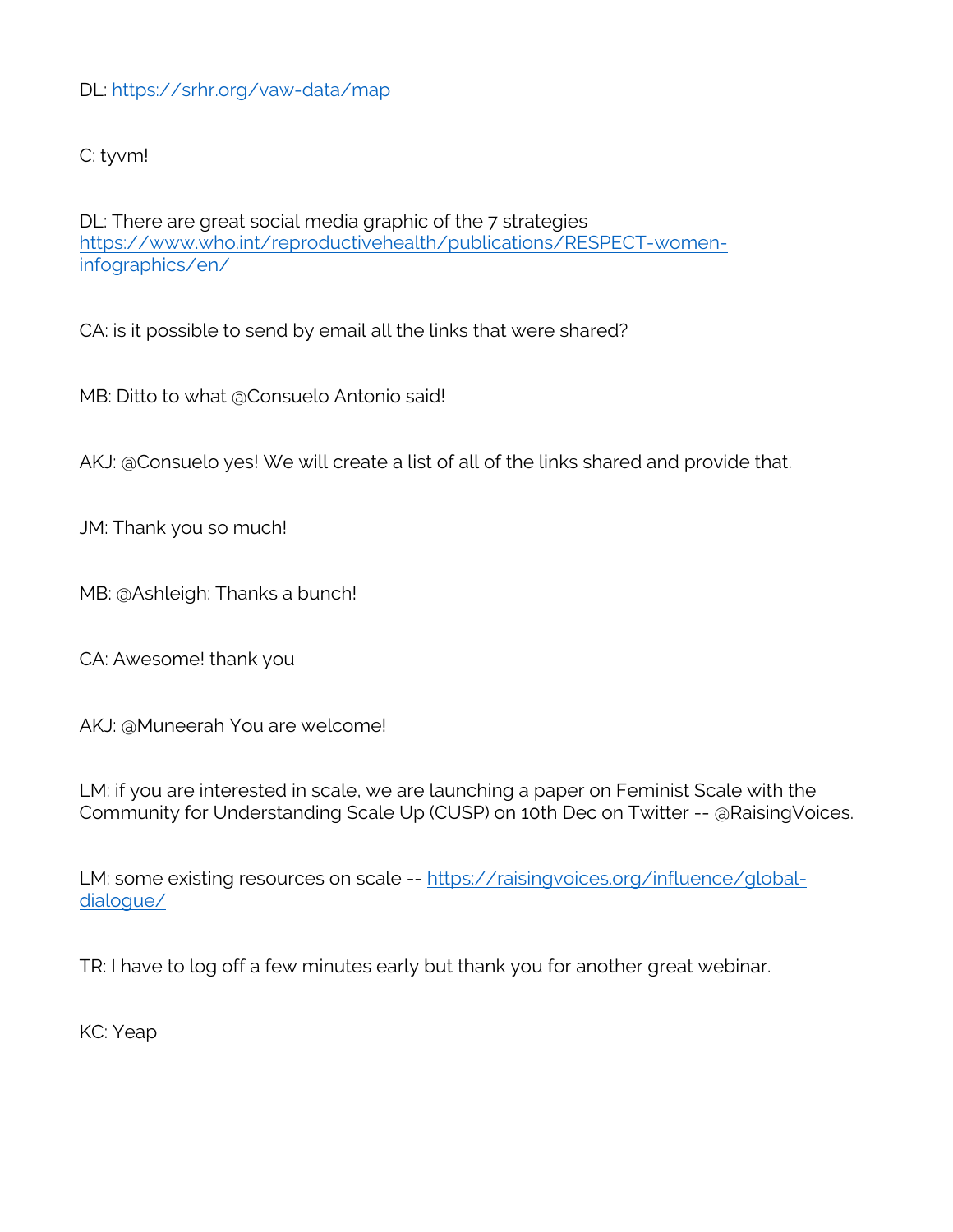AKJ: TEXT CHAT QUESTION: What principle(s) are you most interested in implementing in your prevention work?

MS: When will the recording be posted?

SH: Everything!

TC: Engaging the community into action

MR: Community engagement + integration

AKJ: @Michael it usually takes about a week

AKJ: We will send an email when the recording is available.

CBN: Drawing on the importance of community in prevention and building community through education!

AS: cultural competency.

CM: while implementation needs to consider local culture, part of the challenge is that social norms and gender power needs to be challenged.

MS: Thank you.

BC: The intersectionality between violence against women and other issues, like indigenous violence, public health, LGBTQ+, etc. And engaging men and abusers to change concepts of power

CN: Thank you all SO MUCH!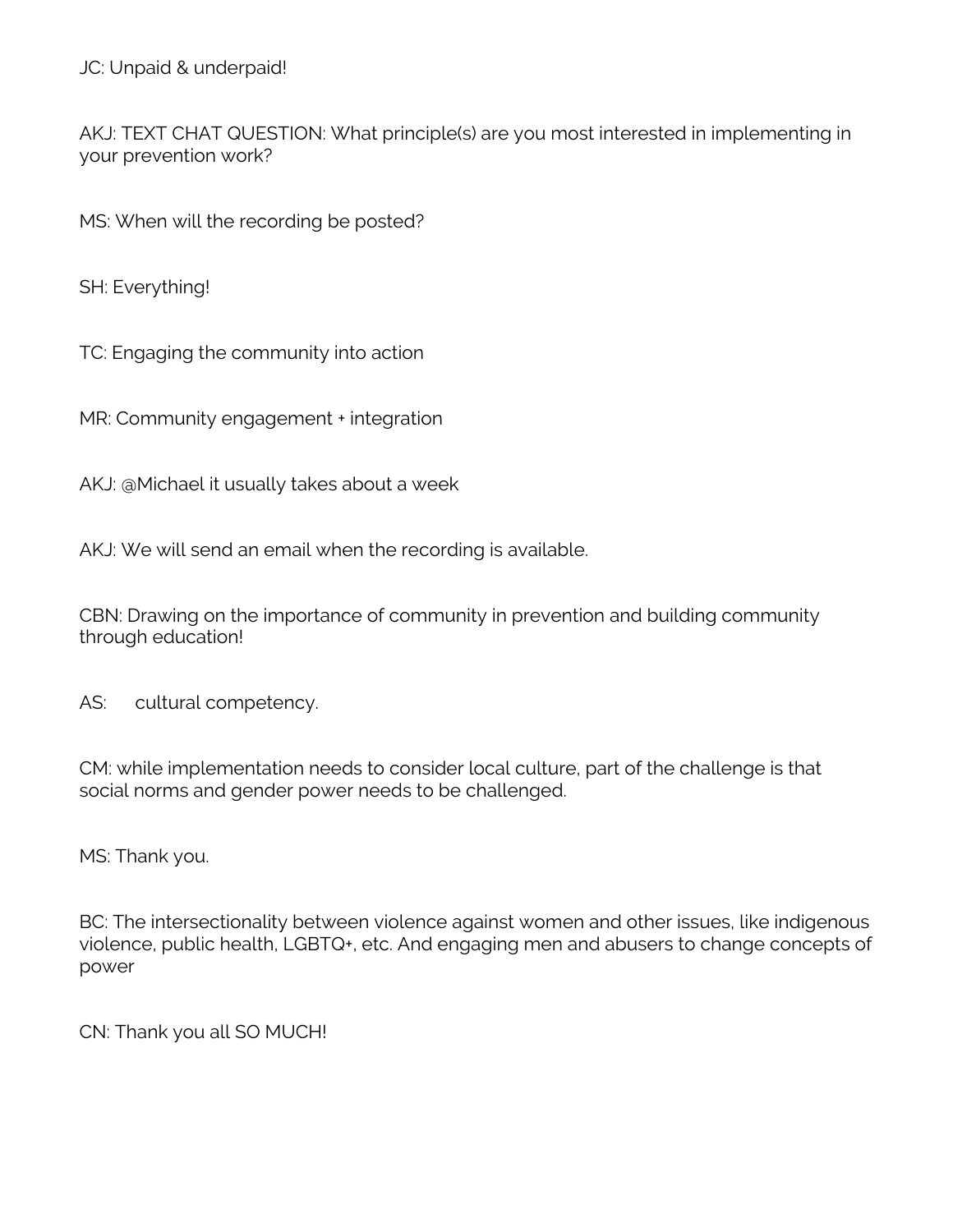TL: The "local/informal" activism, instead of expecting community members to go out of their way to come see/listen to us

CV: Thank you

- SH: Thank you all very much!
- LT: Community and engagement of those with lived experience.
- SF: Thank you all so much!

M: Thank you so much!

MB: building community connection

## MB: thanks

AS: Thank you

LT: Thank you!! Will we be getting slides pdf?

KW: Thank you

IA: Thank you so much!

- TL: Thank you! This was so valuable!
- SH: Thank you great presentation!

VP: thank you